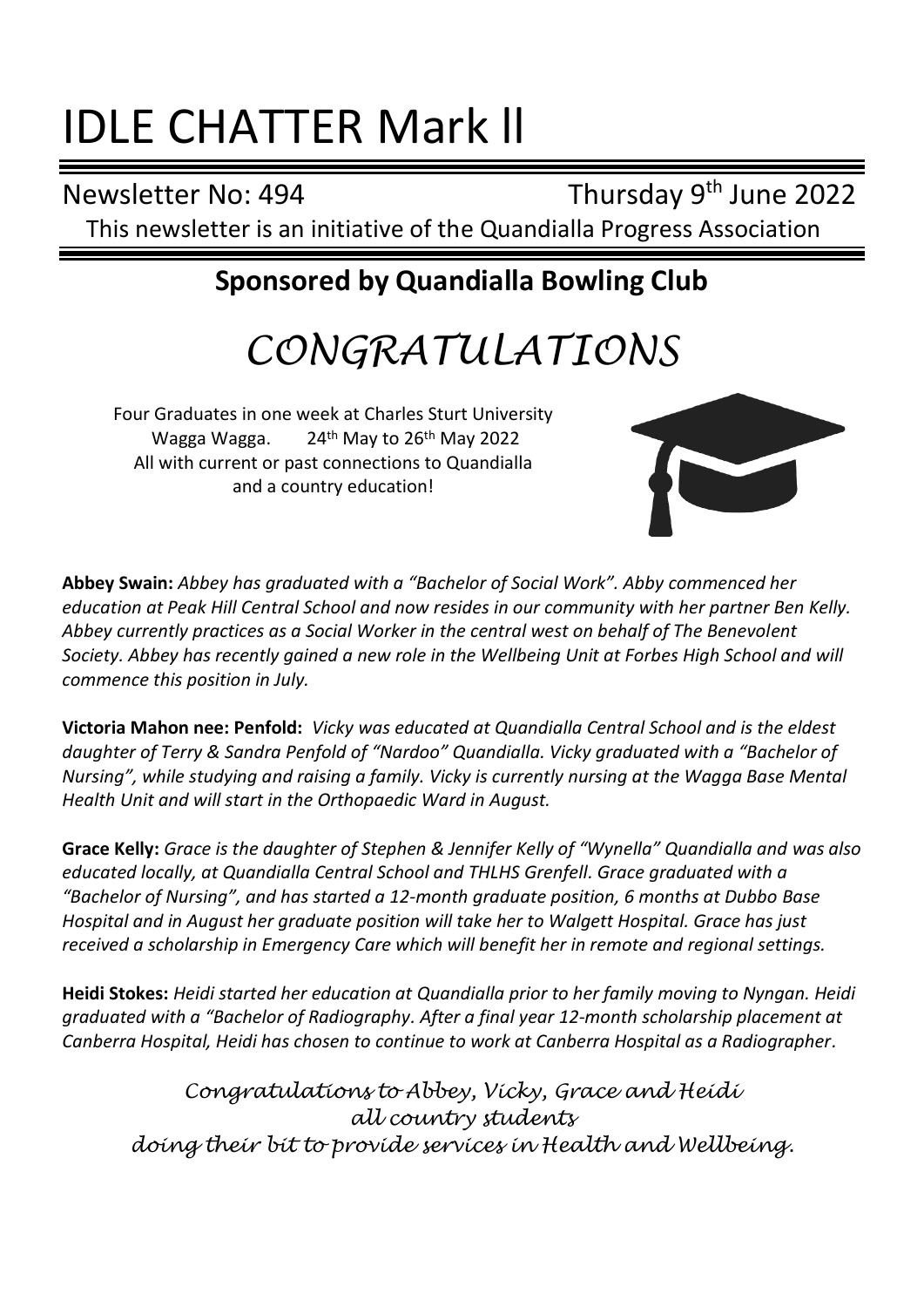

# *Special Birthday Wishes to Ross Causer*

*On behalf of John, myself, IC readers and all Ross's Quandialla friends I would like to wish Ross Many Happy Returns and Best Wishes when he turns 90 years young on Wednesday 15th June. Ross will be celebrating this wonderful occasion with his lovely wife Dimity, family and friends.*

*Happy Birthday Ross*

# An Invite to Wish Ross All the Best When he turns 90!!!!

*Ross's family will be hosting a continuous cuppa on Wednesday 15th June from 10 am until 3.30pm at Ross & Dimity's home – 13 Henry Place, Young.*

*Call in, to wish him well and share a laugh and a story, stay an hour or all day. Please do not bring any food, gifts or drinks. If you cannot manage this midweek celebration, he will be home on the June Long weekend.*

# Wonderful News and Congratulations are in Order….. We Have a New Resident in Quandialla



CONGRATULATIONS and Best Wishes go to Hannah and James Avalos on the safe arrival of their beautiful son Terence James Michael born on Monday 6 th June at Young District Hospital.

> James reports that Mum and bub are doing well, and they cannot wait to bring Terance home to Quandi and settle into family life.

Best Wishes are also extended to James and Hannah's parents on becoming proud grandparents.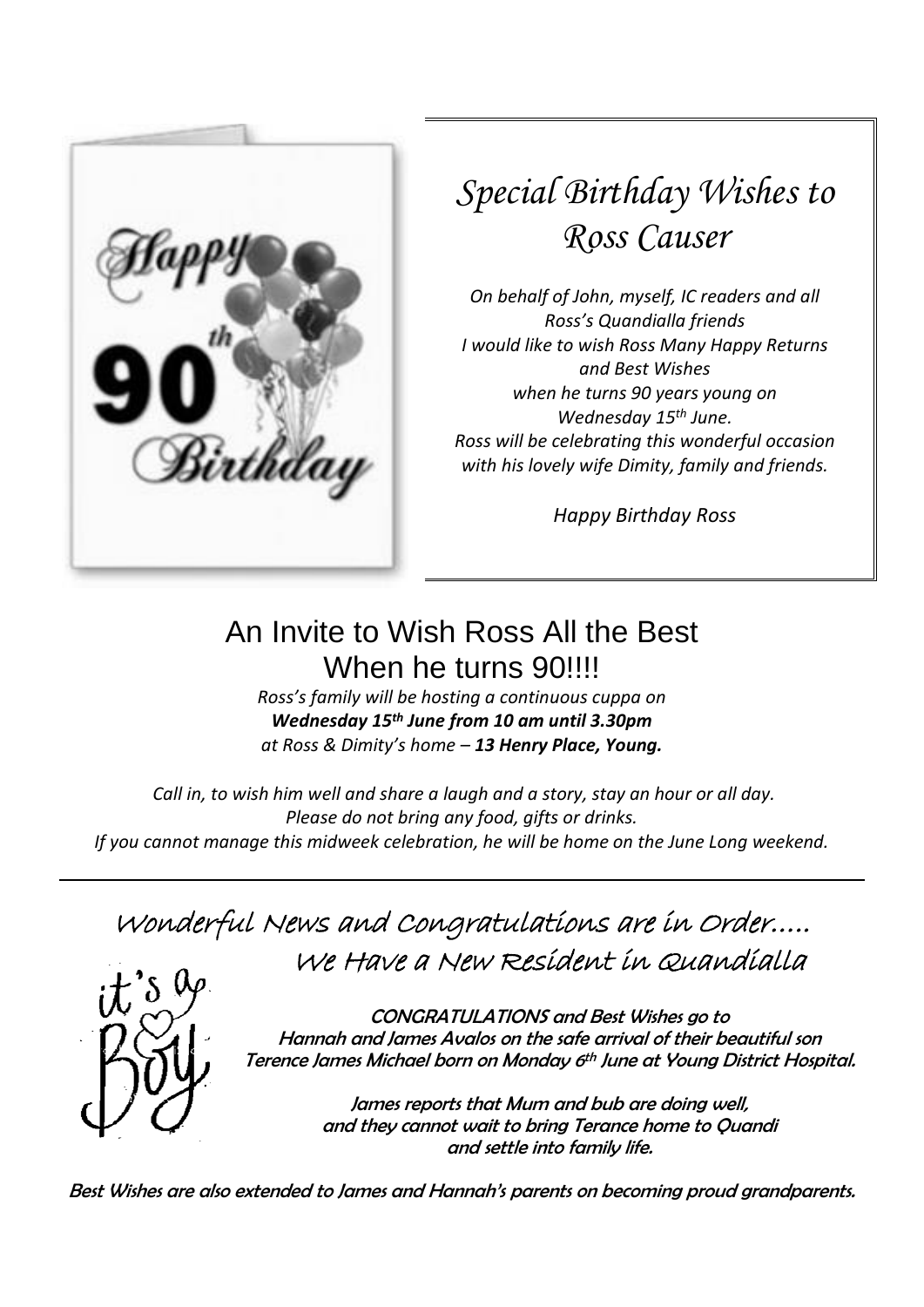## **QUANDIALLA FRIDAY NIGHT JACKPOTS:**

#### **Bland Hotel Joker Jackpot Draw ………**

The Joker Jackpot was not claimed and this week the jackpot will be \$800, and you have 6 chances to win a meat tray and a chance to choose the Joker Card.

#### **Quandialla Bowling Club Draws …………………..**

The Riverina Club Draw and Members Draw was not claimed last week so this Friday the Riverina Jackpot will jackpot to \$2500, and the Members Club Draw will jackpot to \$100.

> Remember if your badge number is drawn for any of the jackpots YOU MUST BE AT THE CLUB to claim your prize when it is announced.

> > Good Luck Everyone



#### **BLAND HOTEL**

Open: 12 Midday – Monday to Saturday Meals available from the Bistro Lunch 12 to 2pm & Dinner 6.30pm to 8.30pm Dine In or Take Away & Don't Forget – Pizza Night on Wednesdays.

### **QUANDIALLA BOWLING CLUB NEWS**

**Friday 10th June opening at 6pm** – *Don't forget our Friday Night 12 Tray Meat Raffle, Also, the Riverina Jackpot & Members Draw.*

**Sunday 12th June opening at 10 am –** Sunday Papers available

#### **QUANDIALLA Hospital Auxiliary**

The next General Meeting will be held on Tuesday 14th June at 9.30am at the Medical Centre. All Welcome

## **AS Ag Contracting**

ABN – 73323278018

Bobcat Hire – Rural Fencing Stock Work -Mini Loader Hire Enquires please phone: Adam Slater – 0418 272465

#### **GROCERIES AVAILABLE in QUANDIALLA at the BLAND HOTEL**

Fresh Bread – Papers – Hot coffee!!!!!! Fruit / Veg & other necessities. Best meat pies (available frozen as well) & Car and Truck Batteries & Oil.

Cheers until next week……………*Sue Priestley*